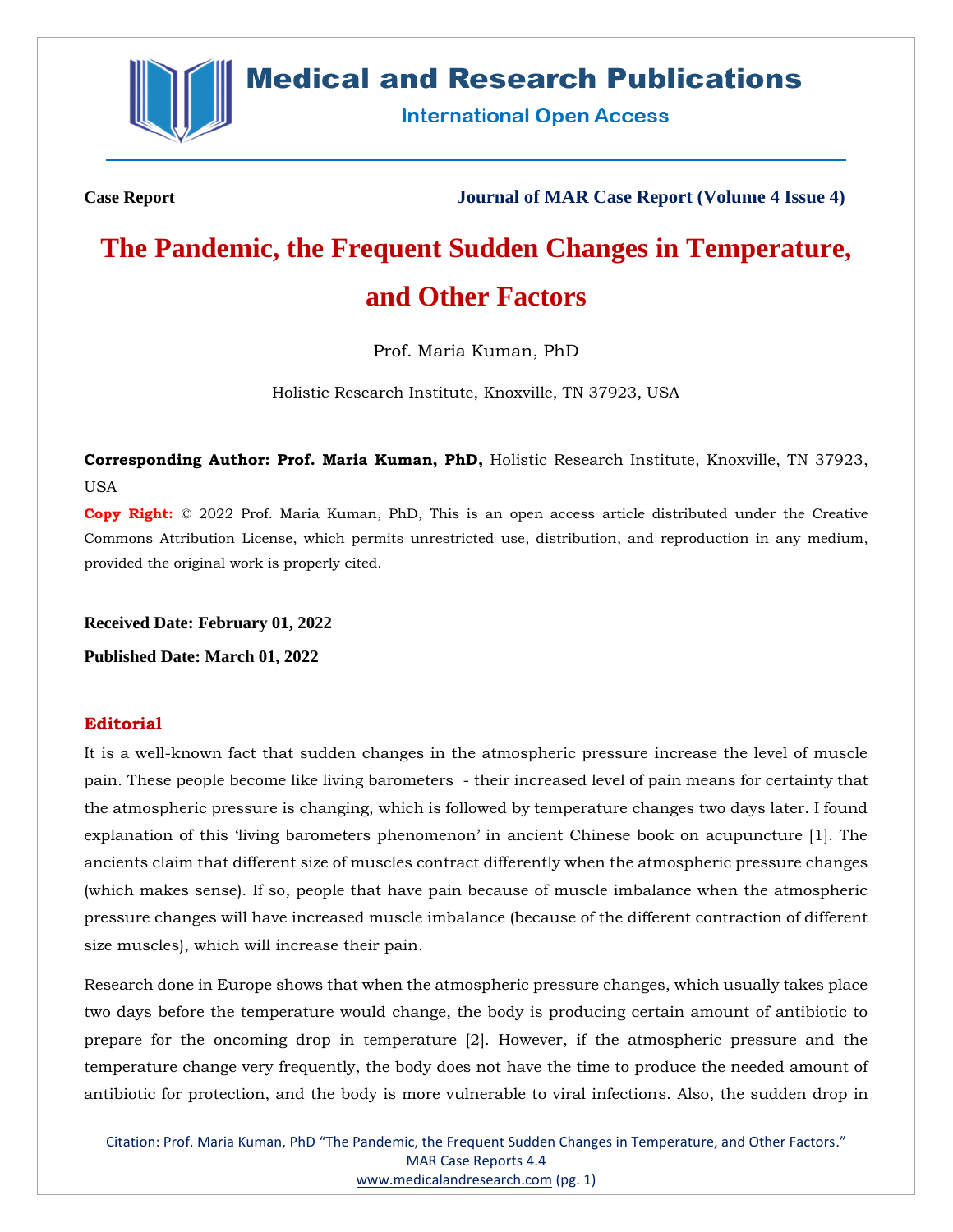#### **Journal of MAR Case Reports (Volume 4 Issue 4)**

temperature requires adaptation to the environmental cold, for which the body uses energy. As a result of the lowered body energy when the weather becomes cold, people are more frequently sick of viral infections when the weather becomes cold, and they call it for simplicity "I have a cold".

Thus, when the temperature is changing frequently up to 20 degrees up and down, 1/ the body does not have the time to produce the necessary amount of antibiotic for defense and 2/ since the adaptation of the body to these temperature changes requires energy, it weakens the body. So in the Pandemic situation we have now, we can expect more cases of infection or peaks of Coronavirus cases in the fall, winter, and spring, when the temperature changes are large and more frequent. Our body has aura, which after 40 years of study I found to be weak informational nonlinear electromagnetic field (NEMF) [3], [4], sensitive to a wide diapason of frequencies: sound, light, microwaves, etc. This aura is our protective shield. Viruses cannot attack the body if the aura NEMF is strong enough to defend it. And our auras are now forced to adapt to one more external factor – the strong informational field of our new 5G Fast Internet.

Imagine the weak informational field of our aura NEMF being influenced by the strong informational field of our 5G fast internet. Add to it the fact that Russian studies found that viruses manifest themselves in our aura in the mm diapason and 5G fast internet is in the mm diapason [5], [6], [7]. Don't you think this is expected to lower our abilities to respond to viruses? Isn't this why we have people having the Corona virus more than once, and having people with immunizations having the virus regardless of the fact that they were supposed to have immunity against it. These two facts should make us think: Why are we having this problem? There should be something wrong with our immune system, and this should make us look for external factors that may have caused it.

How many years we should be under the Damocles' sward of the Pandemic to start asking: 1/ What is wrong with our immune system? Why we cannot develop immunity after we have been sick once or have had the immunizations? 2/ What can be the factor that has caused this inability to develop immunity? 3/ How many people of us need to die before we will start asking these reasonable questions? Why we continue to close our eyes to the fact that 5G fast internet can be causing the Pandemic? Because there is money to be made from this 5G fast internet, but nobody think that if there were no people living on this planet, the money would not have any value.

The other Damocles' sward is the global warming. We accepted the obvious fact that our Earth is experiencing global worming, but knowing the obvious fact that we use microwaves to cook, we refuse to believe that the wide use of microwave technology for the purposes of internet, TV, cellular phones, and wireless technology could have contributed to the global warming. Why? Because we fell in love with this technology and we refused to see the obvious fact that by increasing the frequency  $\Box$  (to have faster 5G internet), we are increasing the energy  $E = h \Box$ , which we pump into the atmosphere. Again, there are also money invested in all these technologies, but the money will not have any value in a planet, which